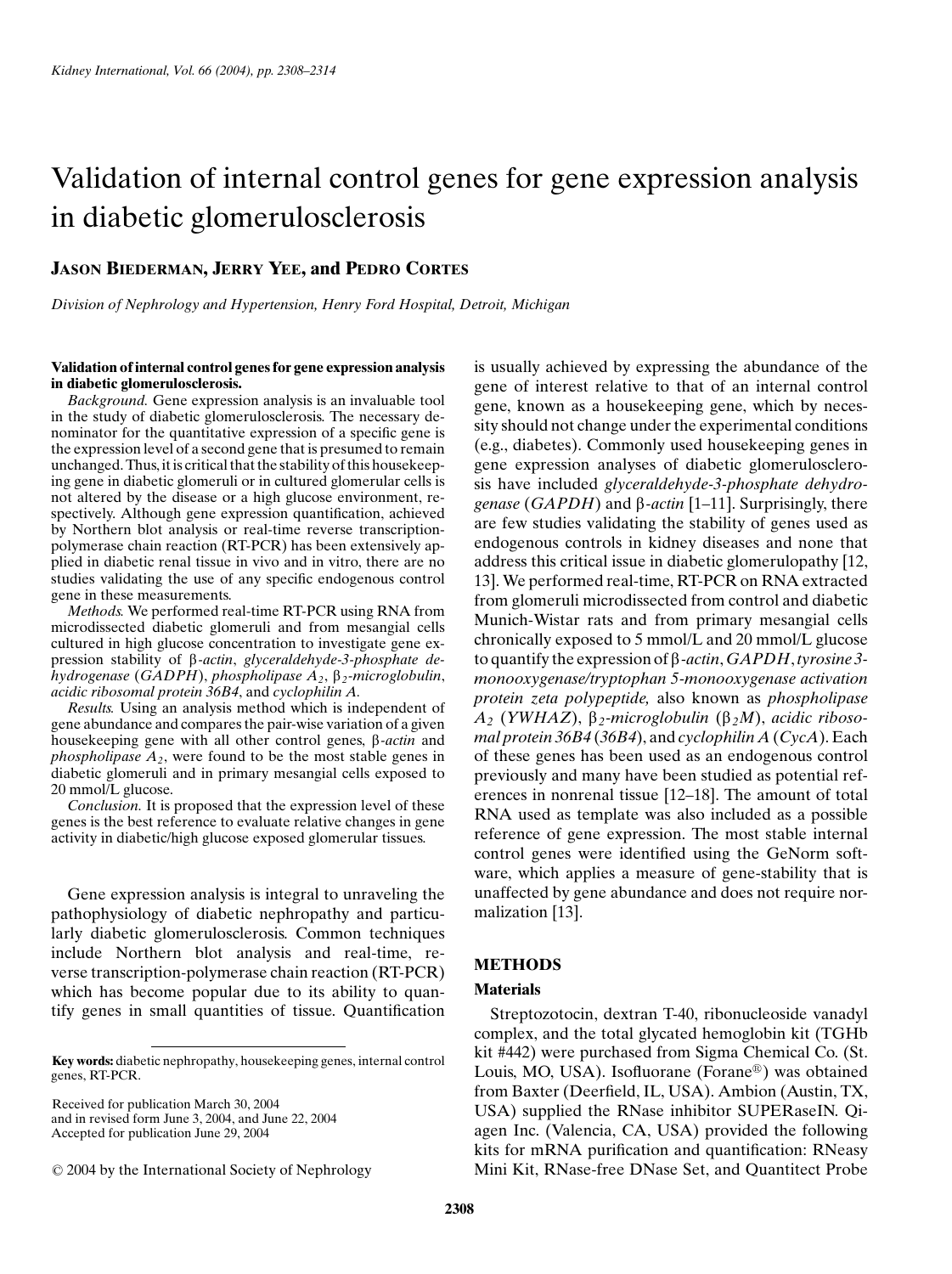RT-PCR Kit. Primers and probes were purchased from TIB-Molbiol LLC (Adelphia, NJ, USA). Tissue culture flasks  $(75 \text{ cm}^2)$  were obtained from Corning Inc. (Corning, NY, USA). RPMI 1640 culture medium and fetal bovine serum (FBS) were obtained from Gibco BRL (Grand Island, NY, USA).

### **Animals**

Simonsen Laboratories (Gilroy, CA, USA) supplied the animals. Studies were carried out according to protocols approved by the Institutional Animal Care and Use Committee of Henry Ford Health Sciences Center. Insulin-deficient diabetes was induced in 14 male Munich-Wistar rats at age 4 to 5 weeks old by a single intravenous dose of 55 mg/kg streptozotocin, dissolved in sodium citrate buffer-acidified normal saline, via the dorsal penile vein. Fourteen control animals received the same volume of solution vehicle. Postprandial (morning) blood glucose measurements were obtained twice weekly for 2 weeks then once every 3 to 4 weeks during the rest of the study. A blood sample was obtained for determination of glycosylated hemoglobin at the completion of the observation period.

#### **Glomerular microdissection**

After 22 weeks following streptozotocin injection, glomeruli were microdissected from the left renal cortex for isolation of total RNA, according to a modification of a previously described method [19]. Following isofluorane/oxygen anesthesia, retrograde perfusion of the left kidneys with 50 mL of ice-cold Hank's balanced salt solution (HBSS) containing 3.2% dextran T40 was carried out via a needle placed in the abdominal aorta below the renal arteries, while the organ was externally cooled with ice-cold 0.15 mol/L NaCl. Sagittal slices from the left kidney were made and placed in  $0.8 \mu m$  pore filtered ice-cold HBSS, containing 5% ribonucleoside vanadyl complex. A total of 160 glomeruli were microdissected in less than 25 minutes and transferred into  $50 \mu L$  of sterile phosphate-buffered saline (PBS) containing  $2 U/\mu L$  of RNase inhibitor. Following the addition of  $350 \mu L$  of lysis buffer (buffer RLT) (RNeasy Mini Kit) samples were rapidly homogenized with two 15 second bursts using a rotor-strator homogenizer fitted with a 5 mm diameter probe (Omni µH Micro Homogenizer) (Omni International Inc., Warrenton, VA, USA) and stored at −70◦C. Total glomerular RNA was isolated from glomerular homogenates using the Qiagen's RNeasy Mini Kit, according to the manufacturer's instructions. This isolation included an on-column DNase digestion step. Five microliters of isolated RNA from each of the 14 individual glomerular preparations in each group was pooled. RNA was stored at −70◦C until RT-PCR was performed.

#### **Cell culture**

Primary cultures of mesangial cells were obtained from outgrowths of isolated glomeruli from Munich-Wistar rats as previously described [20]. Cells were grown in 75 cm<sup>2</sup> culture flasks in RPMI 1640 medium, pH 7.4 containing 5 Mmol/L glucose, 2 mmol/L L-glutamine, 23.8 mmol/L NaHCO<sub>3</sub>, 15% fetal bovine serum (FBS), 5 U/mL penicillin G, and 5 U/mL streptomycin. Culture medium was changed at 2- or 3-day intervals. When reaching confluency at 10 days of growth, cells were reseeded at  $150 \times 10^3$  per flask. Eight weeks before the termination of the experiments the medium in the experimental group was changed to a similar medium containing 20 mmol/L glucose, while the control group was continuously grown in 5 mmol/L glucose. At the 12th passage, cultures were harvested and total RNA isolated when 90% to 100% confluent using Qiagen's RNeasy Mini Kit. This included the addition of  $700 \mu L$  of lysis buffer (buffer RLT) (RNeasy Mini Kit) to each flask followed by homogenization as above. An on-column DNase digestion step was again included and RNA stored at −70◦C until RT-PCR was performed.

## **Total RNA quantification**

Total RNA was quantified using the RiboGreen<sup>®</sup> RNA Quantitation Kit (Molecular Probes Inc., Eugene, OR, USA) which uses 16S and 23S ribosomal RNA as its RNA standard. Samples were analyzed in triplicate using the Fluoroskan Ascent FL (Thermo Electron Co., Milford, MA, USA) microplate fluorimeter.

#### **Quantitative real-time RT-PCR**

Rapid cycle, real-time quantitative RT-PCR was carried out using the Roche LightCycler (Roche Molecular Biochemicals, Indianapolis, IN, USA). In this method, a one-step protocol was performed with the RT and PCR reactions carried out sequentially in the same reaction capillary. A commercially available reaction mix was used (QuantiTect<sup>TM</sup> Probe RT-PCR) and RT-PCR was performed according to the manufacturer's instructions (Qiagen) using  $2 \mu L$  of sample RNA, 1  $\mu$ mol/L primer, and  $0.3 \mu$ mol/L probe. The housekeeping gene of interest was amplified, following the RT reaction, with specific primers and the quantity of product formation detected by fluorescence resonance energy transfer (FRET) reactions using sequence-specific pairs of hybridization probes labeled with fluorescein and an acceptor dye (LC-Red 705). Conditions of RT-PCR included 30 minutes reverse transcription at 50◦C, 15 minutes polymerase activation at 95 $\degree$ C, and 35 cycles at 95 $\degree$ C for 0 seconds, annealing at optimal temperature for 40 seconds, and extension at 72◦C for 40 seconds. Primers, probes, and the experimentally determined annealing temperature for each gene are listed in Table 1. All primers were specif-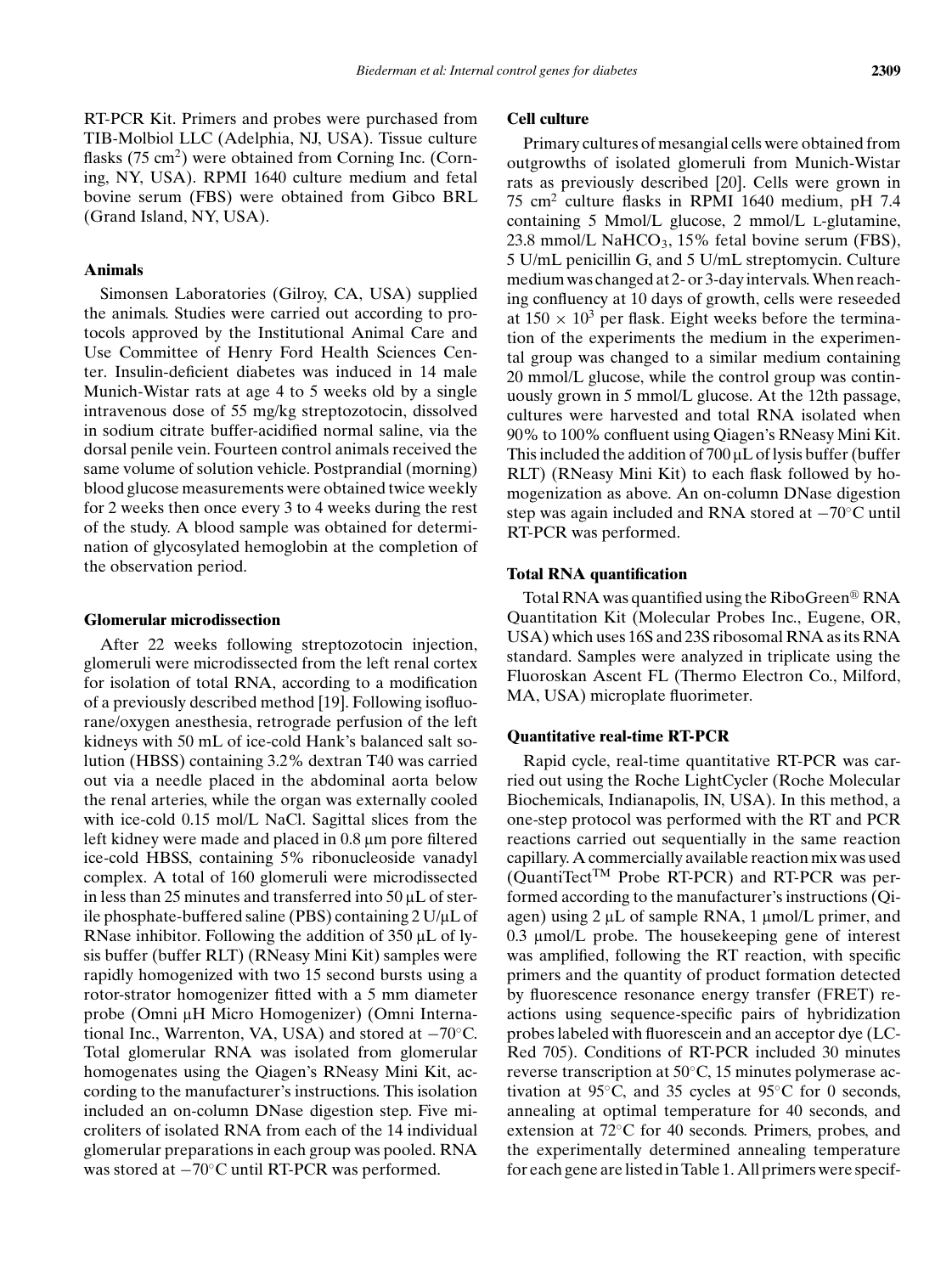|                                                     | <b>Forward Primer</b><br><b>Reverse Primer</b><br>Donor Probe<br>Acceptor Probe                                        | $T_A$          |
|-----------------------------------------------------|------------------------------------------------------------------------------------------------------------------------|----------------|
| $\beta$ -actin                                      | <b>ACCCACACTgTgCCCATCTA</b><br>ggCCATCTCTTgCTCgAA<br>gCCACgCTCggTCAggATCTTCAT X<br>LC705 AggTAgTCTgTCAggTCCCggCCA p    | $58^{\circ}$ C |
| Cyclophilin A (CycA)                                | TACCTACATTCCAAgCCTgC<br>CACCAgTgAgCTTCCTgC<br>TgCCgTCTTTCACCTTCCCTAAg X<br>LC705 CCACAACATgAAAgCCATCTgACC p            | $60^{\circ}$ C |
| Phospholipase $A_2$ (YWHAZ)                         | TggTgATgACAAgAAAgggA<br>TgTATCAAgTTCAgCAATggC<br>AACCAACACATCCTATCAgACTggg X<br>LC705 CTggCCCTTAACTTCTCTgTgTTCTA p     | $50^{\circ}$ C |
| Acidic ribosomal phosphoprotein 36B4                | ggCATCACCACTAAAATCTCCA<br>CCAgTgggAAggTgTAgTCAg<br>TCCCACCTTgTCTCCAgTCTTTATCAgC X<br>LC705 gCACATCgCTCAggATTTCAATggT p | $58^{\circ}$ C |
| Glyceraldehyde-3-phosphate dehydrogenase<br>(GAPDH) | CTCCCTCAAgATTgTCAgCAA<br>GTCAgATCCACAACggATACATT<br>ACAgTCTTCTgAgTggCAgTgATggCAX<br>LC705 ACTgTggTCATgAgCCCTTCCACgAT p | $58^{\circ}$ C |
| $\beta_2$ -microglobulin ( $\beta_2M$ )             | <b>TgCCATTCAgAAACTCCC</b><br>TTCAgTgTgAgCCAggATgT<br>CTATCTgAggTgggTggAACTgAgACX<br>LC705 CgTAgCAgTTgAggAAgTTgggCTT p  | $60^{\circ}$ C |

**Table 1.** Primers, probes, and experimentally determined optimal annealing temperature  $(T_A)$  used to determine housekeeping gene expression

ically designed for intron-exon splice regions thereby preventing any possible genomic DNA amplification. After optimal RT-PCR conditions for each gene were determined, the resultant reaction products were separated electropheretically using a 1.5% agarose gel for verification by size with an appropriate DNA ladder. As controls, a sample with all reagents except RNA and a sample, including all reagents except reverse transcriptase, were included. Values were calculated as arbitrary units according to results from standard curves generated with total renal cortex RNA. Individual template concentrations of five-point standard curves were measured in triplicate with each real-time RT-PCR assay. Equal amounts of RNA, obtained from glomerular isolates in 14 individual control or diabetic animals, were pooled and measured in quintuplet. Their mean values were used in the GeNorm analysis. Similarly, equal amounts of total RNA, isolated from two  $7 \times 10^6$  primary mesangial cell cultures grown in 5 mmol/L or 20 mmol/L glucose, were pooled. These pools were again measured in quintuplet and their mean values used in the GeNorm analysis. As for the isolated glomeruli, a full standard curve was also analyzed with each mesangial cell real-time RT-PCR assay.

#### **Data analysis**

Characteristics of control and diabetic rats were expressed as mean  $\pm$  SE. Statistical significance of differences between means was determined by unpaired *t* test

and the distribution of *t* in a two-tailed test. *P* values less than 0.05 were considered significant.

To determine the stability of endogenous control genes, analysis was performed using the GeNorm 3.3 visual basic application for Microsoft Excel (*http://medgen31. ugent.be/jvdesomp/genorm/*) validated previously [13]. Briefly, this method is based on the principle that the expression ratio of two ideal control genes should be identical in all samples and unchanged by the experimental conditions. An increase in the ratio variability represents decreased expression stability of one, or both, of the genes being evaluated. The program calculates the standard deviation of log-transformed control gene ratios. These ratios do not require normalization or equality of statistical variance making them strongly representative of the variation between two control genes. The ratios are also independent of differences in gene abundance and are equally affected by outlying ratios. The GeNorm software calculates the gene-stability measure (M) by determining the average pair-wise variation between a particular gene and all other control genes. By stepwise exclusion of the least stable gene (highest M value) and recalculation of M values after each exclusion, the two most stable genes are identified.

# **RESULTS**

Diabetic rats had elevated blood glucose (control  $75 \pm$ 2 mg/dL, diabetic  $461 \pm 22$  mg/dL) ( $P < 0.0001$ ) and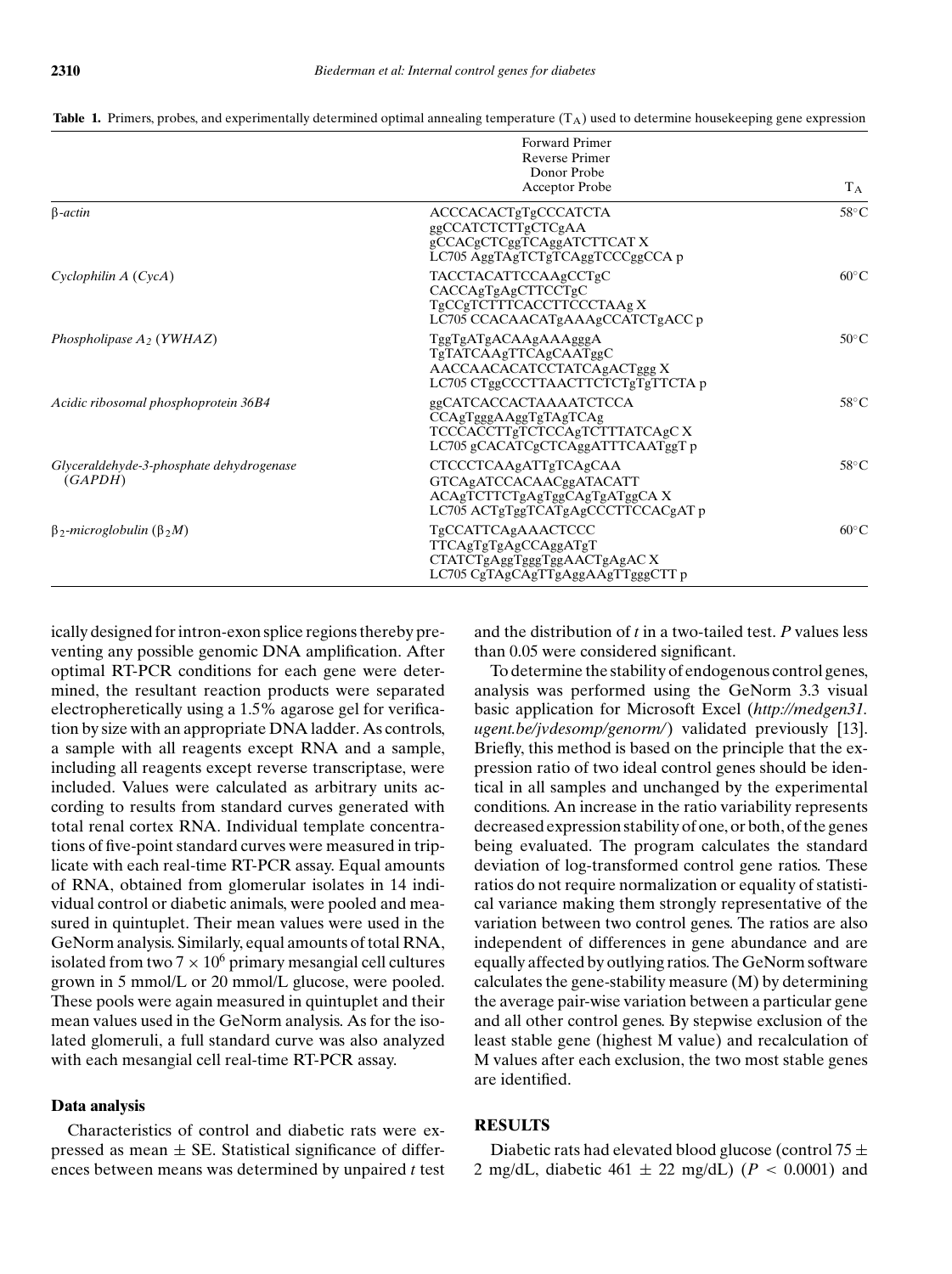| Gene                                                | Control microdissected<br>glomeruli <i>arbitrary units<sup>a</sup></i> | Gene                                                | Control primary mesangial<br>cells arbitrary units <sup>a</sup> |
|-----------------------------------------------------|------------------------------------------------------------------------|-----------------------------------------------------|-----------------------------------------------------------------|
| $\beta$ -actin                                      | 22.3                                                                   | B-actin                                             | 20.7                                                            |
| Phospholipase $A_2$ (YWHAZ)                         | 16.5                                                                   | Phospholipase $A_2$ (YWHAZ)                         | 18.6                                                            |
| $\beta$ 2-microglobulin ( $\beta$ <sub>2</sub> M)   | 12.0                                                                   | Acidic ribosomal phosphoprotein 36B4                | 11.7                                                            |
| Glyceraldehyde-3-phosphate<br>dehydrogenase (GAPDH) | 6.4                                                                    | Glyceraldehyde-3-phosphate<br>dehydrogenase (GAPDH) | 11.6                                                            |
| Acidic ribosomal phosphoprotein 36B4                | 5.1                                                                    | $β2-microglobulin (β2M)$                            | 7.0                                                             |
| Cyclophilin A (CycA)                                | $1.0\,$                                                                | Cyclophilin A (CycA)                                | $1.0\,$                                                         |

**Table 2.** Relative abundance of gene specific mRNA as quantified by real-time reverse transcription-polymerase chain reaction (RT-PCR) for microdissected glomeruli and primary mesangial cells listed from most abundant to least abundant (top to bottom)

<sup>a</sup>Results are expressed relative to *cyclophilin A* (least abundant gene).



**Fig. 1. Expression stability of internal control genes using the GeNorm expression analysis software, plotted from least stable to most stable (left to right).** (*A*) Pooled samples of microdissected glomerular RNA from control and diabetic rats (160 glomeruli/animal). (*B*) RNA extracted from primary mesangial cells cultured for 8 weeks in 5 mmol/L or 20 mmol/L glucose.

increased glycated hemoglobin (control  $5.4 \pm 0.4\%$ , diabetic  $11.8 \pm 0.4\%$ ) (*P* < 0.0001) as compared to controls. Diabetic animals had less weight gain than controls resulting in lower final weight (control  $349 \pm 6$  g, diabetic  $265 \pm 10$  g) ( $P < 0.0001$ ).

RT-PCR results of RNA standards yielded linear timecycle/log concentration regressions for all genes, with correlation coefficients of 0.98 or greater and standard **Table 3.** Internal control genes ranked from most stable expression (top) to least stable expression (bottom) in RNA samples from control and diabetic microdissected glomeruli and from primary mesangial cells cultured in 5 mmol/L or 20 mmol/L glucose

| Microdissected glomeruli                                | Primary mesangial cells                                 |
|---------------------------------------------------------|---------------------------------------------------------|
| $\beta$ -actin, phospholipase A <sub>2</sub><br>(YWHAZ) | $\beta$ -actin, phospholipase A <sub>2</sub><br>(YWHAZ) |
| Glyceraldehyde-3-phosphate<br>dehydrogenase (GAPDH)     | <b>Total RNA</b>                                        |
| Acidic ribosomal phosphoprotein<br>36B4                 | Acidic ribosomal<br>phosphoprotein 36B4                 |
| $\beta$ 2-microglobulin ( $\beta$ <sub>2</sub> M)       | Glyceraldehyde-3-phosphate<br>dehydrogenase (GAPDH)     |
| <b>Total RNA</b>                                        | Cyclophilin A (CycA)                                    |
| Cyclophilin A (CycA)                                    | $\beta$ 2-microglobulin ( $\beta$ <sub>2</sub> M)       |

errors below 0.12. The housekeeping genes selected demonstrated a wide variation in their expression levels (Table 2). The GeNorm analysis demonstated a greater overall stability of internal control gene expression in cultured mesangial cells than in microdissected glomeruli (Fig. 1).  $\beta$ -*actin* and *YWHAZ* offered the most stable expression in diabetic microdissected glomeruli as well as in primary mesangial cells cultured in 20 mmol/L glucose (Table 3). For the purpose of illustration, Tables 4 (isolated glomeruli) and 5 (cultured mesangial cells) contain the relative expression ratios, prior to log-transformation, of the two extremes of control gene stability as compared to the rest of the endogenous controls tested.

Total RNA concentration in the specimens was 6.3 ng/ $\mu$ L and 7.7 ng/ $\mu$ L in the pooled control and diabetic glomeruli, respectively. In the samples of primary mesangial cells cultured in 5 mmol/L and 20 mmol/L glucose, the corresponding concentrations of total RNA were 194 ng/ $\mu$ L and 208 ng/ $\mu$ L, respectively. In glomerular samples, total RNA template used in the reaction was a poor marker for endogenous control gene stability while in primary mesangial cells, total RNA correlated reasonably well with stability of housekeeping gene expression (Fig. 1).

# **DISCUSSION**

Enhanced expression of multiple genes is expected in diabetes and after exposure to a high glucose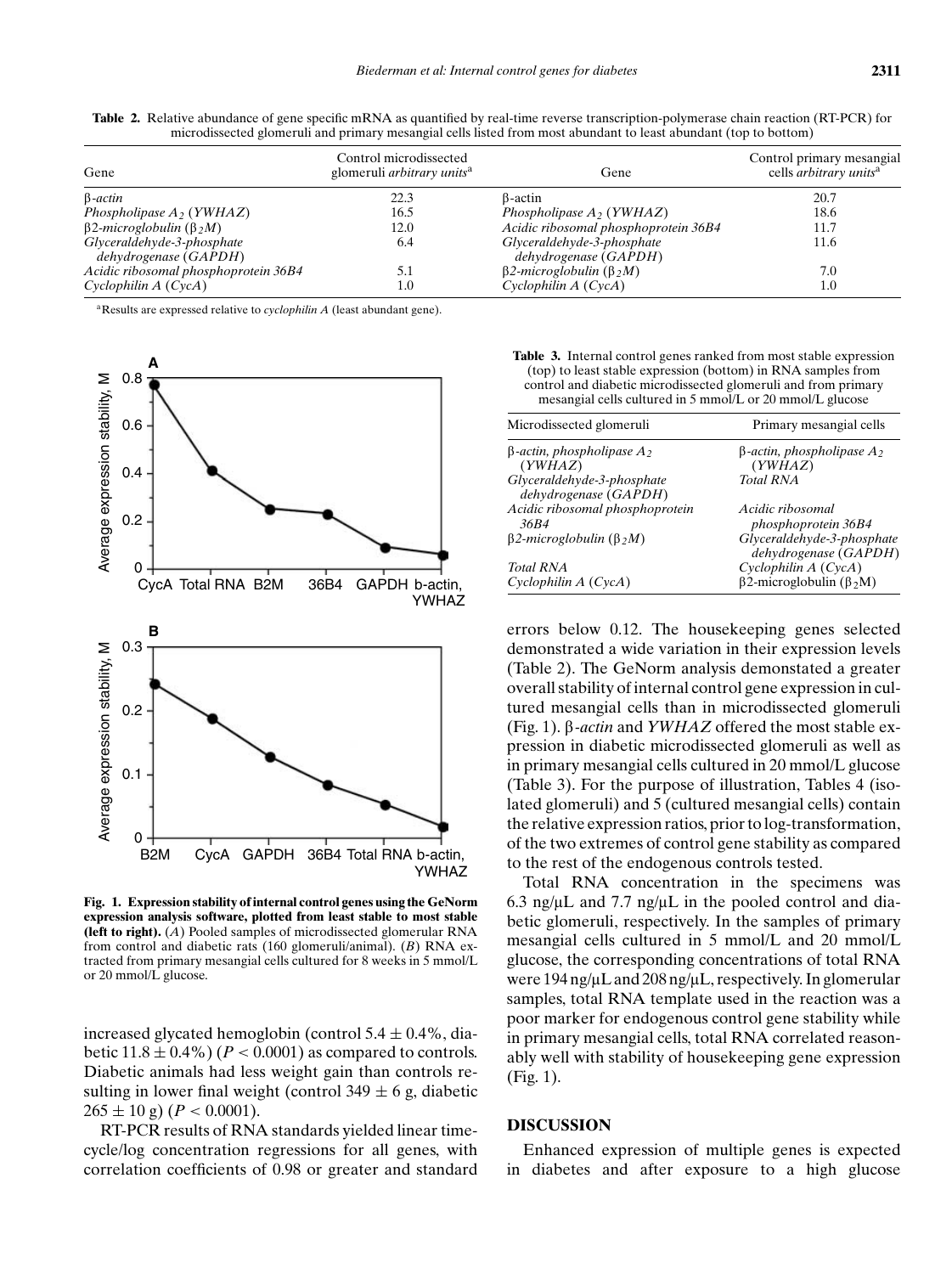|                                            | $\beta$ -actin:<br><b>YWHAZ</b>            | $\beta$ -actin:glyceraldehyde-<br>3-phosphate<br>dehydrogenase (GAPDH) | β- <i>actin</i> : Total RNA          | $\beta$ -actin: acidic<br>ribosomal<br>phosphoprotein 36B4 | $\beta$ -actin: $\beta$ 2-<br>microglobulin<br>$(\beta_2 M)$ | $\beta$ -actin: $CycA$                            |
|--------------------------------------------|--------------------------------------------|------------------------------------------------------------------------|--------------------------------------|------------------------------------------------------------|--------------------------------------------------------------|---------------------------------------------------|
| Control<br><b>Diabetes</b><br>% difference | 1.35<br>1.43<br>5.9%                       | 3.45<br>3.20<br>8.0%                                                   | 0.87<br>1.53<br>43.5%                | 4.40<br>3.04<br>44.9%                                      | 1.85<br>1.27<br>45.8%                                        | 22.4<br>4.27<br>423%                              |
|                                            | YWHAZ:β-actin                              | YWHAZ: GAPDH                                                           | YWHAZ: Total RNA                     | YWHAZ:36B4                                                 | $YWHAZ:\beta_2M$                                             | YWHAZ:CvcA                                        |
| Control<br><b>Diabetes</b><br>% difference | 0.74<br>0.70<br>$6.3\%$<br>$CycA:\beta_2M$ | 2.57<br>2.23<br>14.8%<br>CvcA:36B4                                     | 0.64<br>1.07<br>39.9%<br>CycA: GAPDH | 3.27<br>2.12<br>53.9%<br>$CycA$ : $\beta$ -actin           | 1.37<br>0.89<br>54.9%                                        | 16.6<br>2.99<br>456%<br>CycA:YWHAZ CycA:Total RNA |
| Control<br>Diabetes<br>% difference        | 0.08<br>0.30<br>72.1%                      | 0.20<br>0.71<br>72.3%                                                  | 0.15<br>0.75<br>79.3%                | 0.04<br>0.23<br>80.9%                                      | 0.06<br>0.33<br>82.0%                                        | 0.04<br>0.35<br>89.2%                             |

**Table 4.** Relative expression ratios for the best  $\beta$ -*actin* and *phosholipase A*<sub>2</sub> (*YWHAZ*)] and worst  $\alpha$  (*cych*) internal control genes prior to log-transformation using total RNA isolated from control and diabetic microdissected glomeruli (the ratio between two ideal endogenous controls should be identical across treatment groups)

**Table 5.** Relative expression ratios for the best [ $\beta$ -actin and *phospholipase A*<sub>2</sub> (*YWHAZ*)] and worst  $\beta_2$ -microglobulin ( $\beta_2M$ )] internal control genes prior to log-transformation using total RNA isolated from primary mesangial cells cultured in 5 mmol/L and 20 mmol/L glucose (the ratio between two ideal endogenous controls should be identical across treatment groups)

|                     | β-actin: YWHAZ    | β- <i>actin</i> : Total RNA | $\beta$ -actin:<br>acidic ribosomal<br>phosphoprotein 36B43 | $\beta$ -actin: glyceraldehyde-<br>3-phosphate<br>dehydrogenase (GAPDH) | $\beta$ -actin:<br>cyclophilin<br>A(CycA) | $\beta$ -actin: $\beta$ , $M$     |
|---------------------|-------------------|-----------------------------|-------------------------------------------------------------|-------------------------------------------------------------------------|-------------------------------------------|-----------------------------------|
| $5 \text{ mmol/L}$  | 1.11              | 0.063                       | 1.77                                                        | 1.78                                                                    | 0.21                                      | 2.97                              |
| $20 \text{ mmol/L}$ | 1.13              | 0.062                       | 1.95                                                        | 1.49                                                                    | 0.27                                      | 4.43                              |
| % difference        | 1.9%              | $2.2\%$                     | $9.5\%$                                                     | 19.2%                                                                   | 24.3%                                     | 33.0%                             |
|                     | YWHAZ:β-actin     | YWHAZ: Total RNA            | YWHAZ:36B4                                                  | YWHAZ:GAPDH                                                             | YWHAZ:CvcA                                | $YWHAZ:\beta_2M$                  |
| $5 \text{ mmol/L}$  | 0.90              | 0.057                       | 1.59                                                        | 1.60                                                                    | 0.19                                      | 2.67                              |
| $20 \text{ mmol/L}$ | 0.88              | 0.054                       | 1.72                                                        | 1.32                                                                    | 0.24                                      | 3.91                              |
| % difference        | 1.9%              | 4.1%                        | $7.7\%$                                                     | 21.5%                                                                   | 22.9%                                     | 31.7%                             |
|                     | $\beta_2 M$ :CycA | $\beta$ , M:36B4            | $\beta$ , <i>M</i> : <i>YWHAZ</i>                           | $\beta_2M$ : $\beta$ -actin                                             | $\beta$ , M: Total RNA                    | $\beta$ , <i>M</i> : <i>GAPDH</i> |
| $5 \text{ mmol/L}$  | 0.070             | 0.60                        | 0.37                                                        | 0.34                                                                    | 0.021                                     | 0.60                              |
| $20 \text{ mmol/L}$ | 0.062             | 0.44                        | 0.26                                                        | 0.23                                                                    | 0.014                                     | 0.34                              |
| % difference        | 12.9%             | 35.1%                       | 46.4%                                                       | 49.1%                                                                   | 52.4%                                     | 77.9%                             |

environment as a result of glomerular cell hypertrophy [21–23]. The imperative question is if there is differential expression among some of these genes. Investigators have demonstrated changes in expression patterns among several genes believed to be involved in the development of diabetic glomerulopathy, including *transforming growth factor-*b (*TGF-*b), *Smad3*, *fibronectin*, *type IV collagen*, and *monocyte chemoattractant protein-1* (*MCP-1*)[1–11]. We present herein the first validation of endogenous control genes used to measure the relative expression of these pathogenetically relevant genes.

Vandesompele et al [13] analyzed several internal control genes including *GAPDH*, β<sub>2</sub>*M*, β*-actin*, and *YW*-*HAZ* by RT-PCR in various human tissues. Importantly, they developed and validated the GeNorm analysis software used herein to analyze the stability of housekeeping genes without prior knowledge of the amount of starting RNA by calculating the standard deviation of the logtransformed control gene ratios. This logarithmic transformation is necessary to control for possible outlying values and differences in gene abundance.

*YWHAZ* was found to be a robust endogenous control gene in human leukocyte samples but not as stable in other human tissues by Vandesompele et al [13]. Their analysis did not include kidney tissue or cultured renal cells. b*-actin* has been used as an internal control gene for gene expression analysis by investigators studying diabetic nephropathy  $[2, 6, 8]$ . Whereas  $\beta$ -*actin* was shown to have stable expression in human skeletal muscle, this stability could not be duplicated in adipose or colonic tissue, emphasizing the necessity to validate endogenous controls in different tissues [14–16].

Here it is shown that, in primary mesangial cells exposed to a high glucose environment, while β-*actin* and *YWHAZ* were the best internal control genes, all of the genes studied appeared relatively stable as represented by their low M values, the marker of gene stability. In contrast, results in microdissected glomeruli showed variable expression stability of internal control genes. Our analysis found *YWHAZ* and  $\beta$ -*actin* had the most stable expression in diabetic glomeruli. To illustrate the significance of housekeeping gene expression variability, analysis of the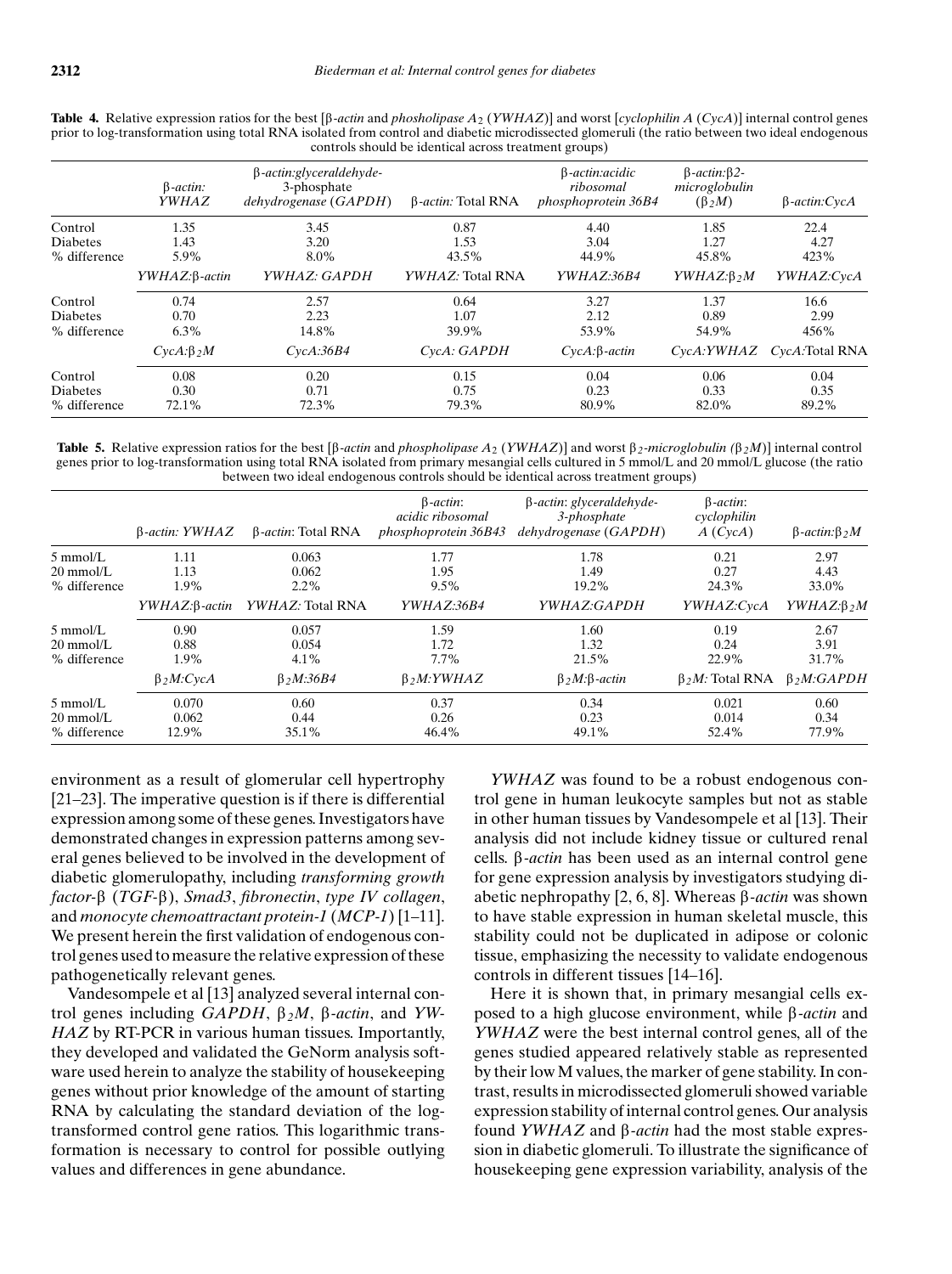relative expression ratios of the two most and the least stable endogenous control genes was carried out prior to logarithmic transformation. As an example, in cultured primary mesangial cells (Table 5), the use of a robust housekeeper like *YWHAZ* or β-*actin* would result in a 2% error in the differential expression of a given gene by the high glucose environment. Use of a less stable gene like *GAPDH* would result in 19% variation whereas use of  $\beta_2M$  would yield a 33% error. Stated another way, using  $\beta_2M$  to normalize gene expression changes caused by high glucose would overestimate the target gene expression by one third. Similarly, use of *CycA* as the denominator for gene quantification in diabetic isolated glomeruli would underestimate the expression of the gene of interest by fourfold (Table 4). These results were determined using real-time RT-PCR and therefore extrapolation to other gene expression techniques (e.g., quantitative competitive PCR, semiquantitative PCR, or Northern blot analysis) may not be appropriate.

In our analysis, the most abundant genes generally displayed the least variability in gene expression induced by the high glucose state. This is not entirely surprising since a small quantitative change in gene expression induced by high glucose may have an apparent smaller overall effect on a gene already expressed in large quantities at baseline as compared to one expressed in small quantities.

Schmid et al [12] recently published an analysis of *CycA*, *GAPDH*, and 18S rRNA as endogenous controls for microdissected human renal biopsy tissue. They found a high degree of correlation between *CycA* and 18S rRNA in the tubulointerstitial compartment. However, *GAPDH* correlated poorly with 18S rRNA in both glomerular and tubulointerstitial compartments. In this study, we have demonstrated *CycA* to be a poor reference gene in microdissected diabetic glomeruli. Similar to the results of Schmid et al in other tissues, we also found *GAPDH* to be a poor reference in microdissected glomeruli. In contrast, *GAPDH* has been demonstrated to be a stable endogenous control gene in human leukocytes, bone marrow, and adipocytes [13, 16].

The acidic ribosomal protein 36B4 has been used as an internal control gene in the breast cancer cell line MCF-7 [17, 18]. However, Gorzelniak et al [16] demonstrated variable expression of this protein in adipocytes and preadipocytes. Similarly, our results show 36B4 to be a suboptimal housekeeping gene in diabetic glomeruli. In addition, we also found  $\beta_2M$  to be a poor internal control gene for gene expression analysis in glomeruli and mesangial cells. Studies in human skeletal muscle, adipocytes, pooled human tissue, and several human cell lines have similarly demonstrated variable behavior [13, 14, 16].

Finally, while total RNA was a stable parameter for reference in tissue culture it varied in glomeruli. Total RNA primarily consists or rRNA but it has been suggested to be unsuitable as an endogenous control because of imbalances between the rRNA and mRNA fractions [13]. Hence, using the amount of total RNA template added to the RT-PCR reaction as the denominator for normalization of samples is not reliable in diabetic glomeruli.

Taken together these results show that the housekeeping genes of choice for analyzing relative gene expression in glomeruli from diabetic rats or primary mesangial cells chronically exposed to high glucose are b*-actin* and *YWHAZ*. This choice appears much more important for glomeruli. As others have suggested, although not always feasible, the expression data become much more robust if expressed relative to two internal controls instead of one [13]. Furthermore, if bioactive substances are tested, it would be prudent to evaluate their effects on the stability of housekeeping gene-expression as part of the study of diabetic animals.

# **ACKNOWLEDGMENTS**

This study was funded in part by the American Diabetes Association and the Juvenile Diabetes Research foundation in grants awarded to Pedro Cortes. The authors would like to acknowledge Rohit Pankhaniya, Clare Hassett, Manuel Cevallos, and Jodi Sitkins, who helped make this work possible.

*Reprint requests to Jason Biederman, D.O., Henry Ford Hospital, Clara Ford Pavilion 5, 2799 West Grand Boulevard, Detroit, MI 48202. E-mail: jbieder1@hfhs.org or j biederman@comcast.net*

#### **REFERENCES**

- 1. FUJIMOTO M, MAEZAWA Y, YOKOTE K, *et al*: Mice lacking Smad3 are protected against streptozotocin-induced diabetic glomerulopathy. *Biochem Biophys Res Commun* 305:1002–1007, 2003
- 2. IHM C-G, LEE GSL, NAST CC, *et al*: Early increased renal procollagen a1(IV) mRNA levels in streptozotocin induced diabetes. *Kidney Int* 41:768–777, 1992
- 3. SASSY-PRIGENT C, HEUDES D, MANDET C, *et al*: Early glomerular macrophage recruitment in stretptozotocin-induced diabetic rats. *Diabetes* 49:466–475, 2000
- 4. HILL C, FLYVBJERG A, GRøNBAEK H, *et al*: The renal expression of transforming growth factor- $\beta$  isoforms and their receptors in acute and chronic experimental diabetes in rats. *Endocrinology* 141:1196– 1208, 2000
- 5. KIM SI, HAN DC, LEE HB: Lovastatin inhibits transforming growth factor-b1 expression in diabetic rat glomeruli and cultured rat mesangial cells. *J Am Soc Nephrol* 11:80–87, 2000
- 6. KATO S, LUYCKX VA, OTS M, *et al*: Renin-angiotensin blockade lowers MCP-1 expression in diabetic rats.*Kidney Int* 56:1037–1048, 1999
- 7. NAKAMURA T, EBIHARA I, FUKUI M, *et al*: Effect of specific endothelin receptor A antagonist on mRNA levels for extracellular matrix components and growth factors in diabetic glomeruli. *Diabetes* 44:895–899, 1995
- 8. PUGLIESE G, PRICCI F, PESCE C, *et al*: Early, but not advanced, glomerulopathy is reversed by pancreatic islet transplants in experimental diabetic rats. *Diabetes* 46:1198–1206, 1997
- 9. NAKAMURA T, TAKAHASHI T, FUKUI M, *et al*: Enalapril attenuates increased gene expression of extracellular matrix components in diabetic rats. *J Am Soc Nephrol* 5:1492–1497, 1995
- 10. ADLER SG, KANG S-W, FELD S, *et al*: Can glomerular mRNAs in human type 1 diabetes be used to predict transition from normoalbuminuria to microalbuminuria? *Am J Kidney Dis* 40:184–188, 2002
- 11. ADLER SG, KANG S-W, FELD S, *et al*: Glomerular mRNAs in human type 1 diabetes: biochemical evidence for microalbuminuria as a manifestation of diabetic nephropathy. *Kidney Int* 60:2330–2336, 2001